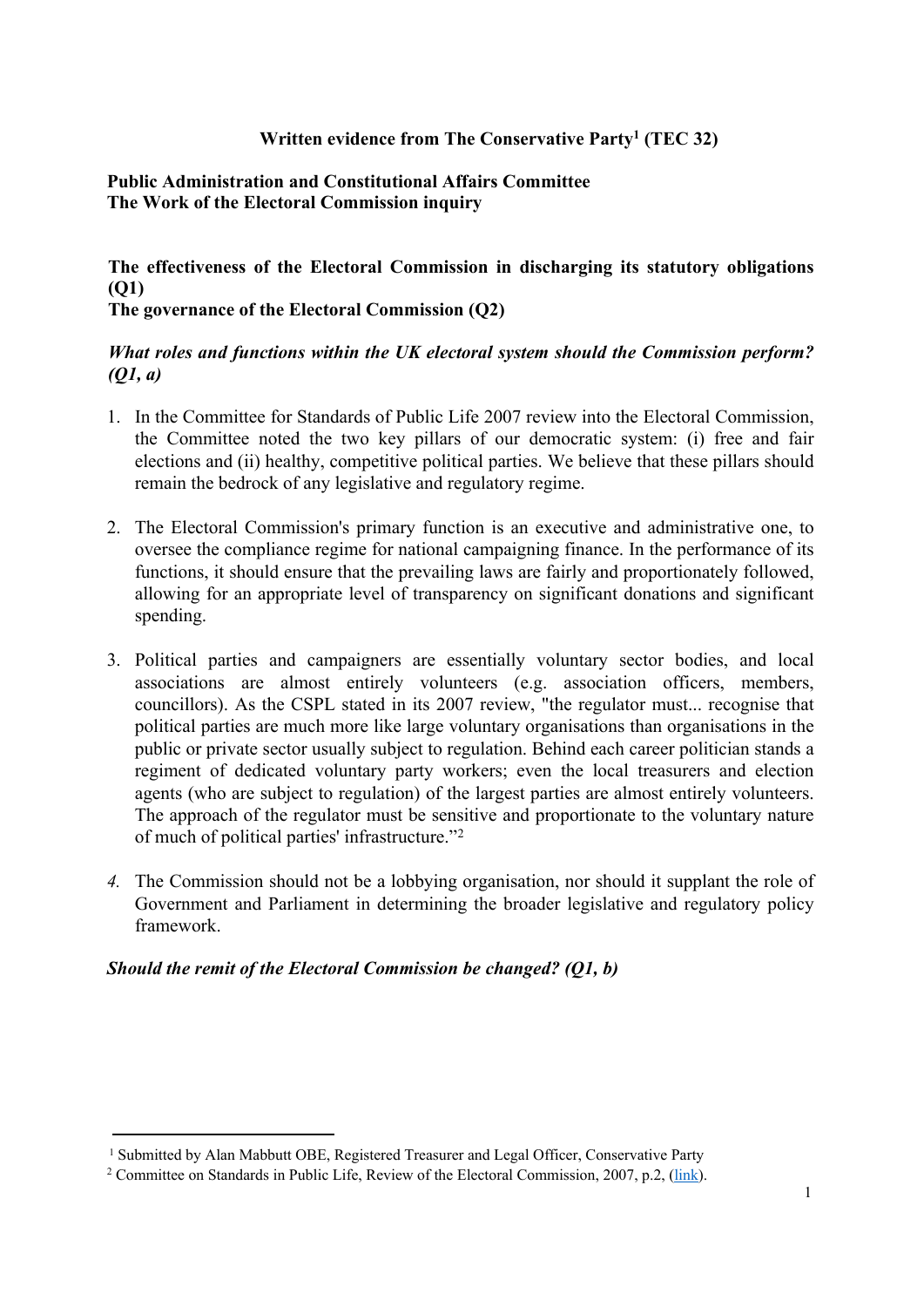- 1. The Electoral Commission is unaccountable. Ministers have no direct role. The Speaker's Committee in Parliament is ineffectual and has minimal influence.<sup>3</sup> There is little outside challenge or scrutiny.
- 2. Its core business is to oversee reporting requirements, but in practice its remit is confused. It is often asked to intervene in areas over which has no role. It is disjointed from the direction of government policy.
- 3. It has conflicts of interest. It provides (often unclear) advice to political campaigners yet wants to prosecute breaches of its own unclear rulebook.
- 4. There is overlap and confusion with other regulatory regimes (notably data protection), and with the role of the Cabinet Office. To be fair to the Commission, the regulation of digital campaigning has been complex and convoluted because of the imposition of EU law.
- 5. The party-nominated Commissioners (board members) have minimal influence and are often not consulted.

## **Public and political confidence in the impartiality and ability of the Electoral Commission (Q3)**

- 1. The Electoral Commission must focus on its core administrative and executive function. But it is not working as it should. As practical illustrations of problems with how the Electoral Commission operates.
- 2. Different staff members within the Electoral Commission will contact the Conservative Party on advice or investigations with no evidence of co-operation or co-ordination within the Commission. This results in multiple points of contact who have no shared information between them. It is often difficult to keep track of which Commission employee is dealing with which investigation, sanction or submission.
- 3. The advice provided by the Electoral Commission is often deficient or out of date. For example, the Conservative Party's auditors needed guidance on producing annual reports and accounts; they had guidance from early 2000's; when requested, the Commission did not have an up to date version that was equally as comprehensive. The more recent version lacked information, which resulted in confusion on areas of reporting which were missing in the more recent guidance.
- 4. Investigations into supposed breaches can take years for example, the Conservative Party is still currently discussing issues with the Electoral Commission from 2016. The review into the Conservative Party's campaigning activities during 2015 general election

<sup>&</sup>lt;sup>3</sup> The Speaker's Committee sets a broad financial envelope for the Electoral Commission and has a degree of influence over senior appointments. Otherwise, there is little oversight over policy. As set out in Section 15 of PPERA, at the start of a Parliament it can scrutinise the Electoral Commission's Five Year Plan. But in practice, this oversight is weak. The Electoral Commission can diverge from that plan, and it is not clear if the Speaker's Committee can stop the Electoral Commission from undertaking a policy step that it was in disagreement with.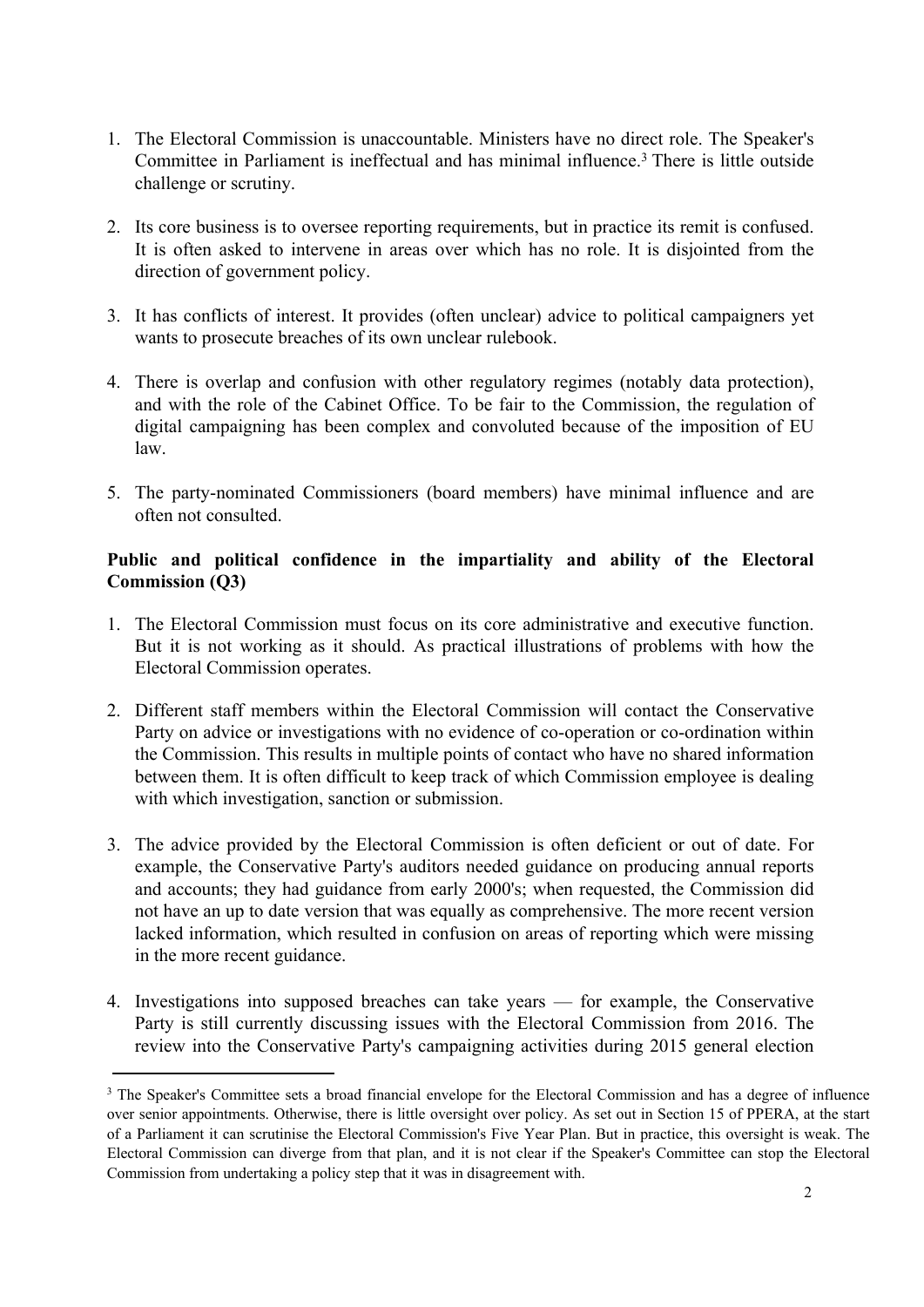campaign only concluded two years later. The Electoral Commission finalised its inquiries into the EU referendum up to three years after the event.

- 5. Advice when provided is often contradictory. For example, the Conservative Party previously requested greater clarity over the rules on aggregation of donations (of those under E500, with those above), but different answers were provided by different parts of the Electoral Commission (though this is now concluded).
- 6. Political parties often have to wait weeks for a response from the Commission; but parties are often given a very tight deadline at turning around requests for information.
- 7. Processes are more bureaucratic than they need to be. For example, quarterly donation reports are requested to be provided in Excel format as well as PDF format.
- 8. Guidance are not easily accessible to party volunteers who make up the majority of political activists

#### *What powers should the Electoral Commission have? Should the existing powers of the Electoral Commission be changed? (Q1, c)* **What, if any, reforms of the Electoral Commission should be considered? (Q5)**

- 1. The Electoral Commission consistently lobbies for itself to be given more powers this is not an argument for doing so.<sup>4</sup> Rather, this is public choice theory in action: quangos seeking to expand their remit for their own sake.
- 2. In light of the fundamental flaws with the operation of the Commission, we believe that reform is needed.
- 3. One option would be to amend legislation such that the Government would publish a regulatory policy statement, setting out the Electoral Commission's remit and goals (activities it should undertake and not undertake). This framework would be ratified by Parliament as a piece of secondary legislation. This mirrors the approach taken for regulators like Ofgem and Ofwat;<sup>5</sup> similarly, the Government publishes each year strategic advice and priorities for the Office for Students.<sup>6</sup> Parallel arrangements could be made in the devolved assemblies/parliaments in relation to the oversight of devolved elections.
- 4. Better use could also be made of the party-nominated Election Commissioners, especially in the development of guidance and broader operational policy. (It is worth noting that there are statutory restrictions on the party-nominated Commissioners getting involved in parties' day-to-day operations).

<sup>4</sup> Whilst the Electoral Commission might deny it lobbies it has said: "We will continue to promote and build support for changes to our democratic processes through dedicated campaigns and collaborative working with key partners and stakeholders... This will include public relations and public affairs support" (Electoral Commission, Interim Corporate Plan 2020/21 - 2024/25, April 2020, p. 14-15).

<sup>&</sup>lt;sup>5</sup> As an illustration of how such legislation is framed, see Section 3B of the Electricity Act 1989, [\(link](https://www.legislation.gov.uk/ukpga/1989/29/section/3B)).

<sup>&</sup>lt;sup>6</sup> Office for Students, Guidance from government, ([link](https://www.officeforstudents.org.uk/advice-and-guidance/regulation/guidance-from-government/)).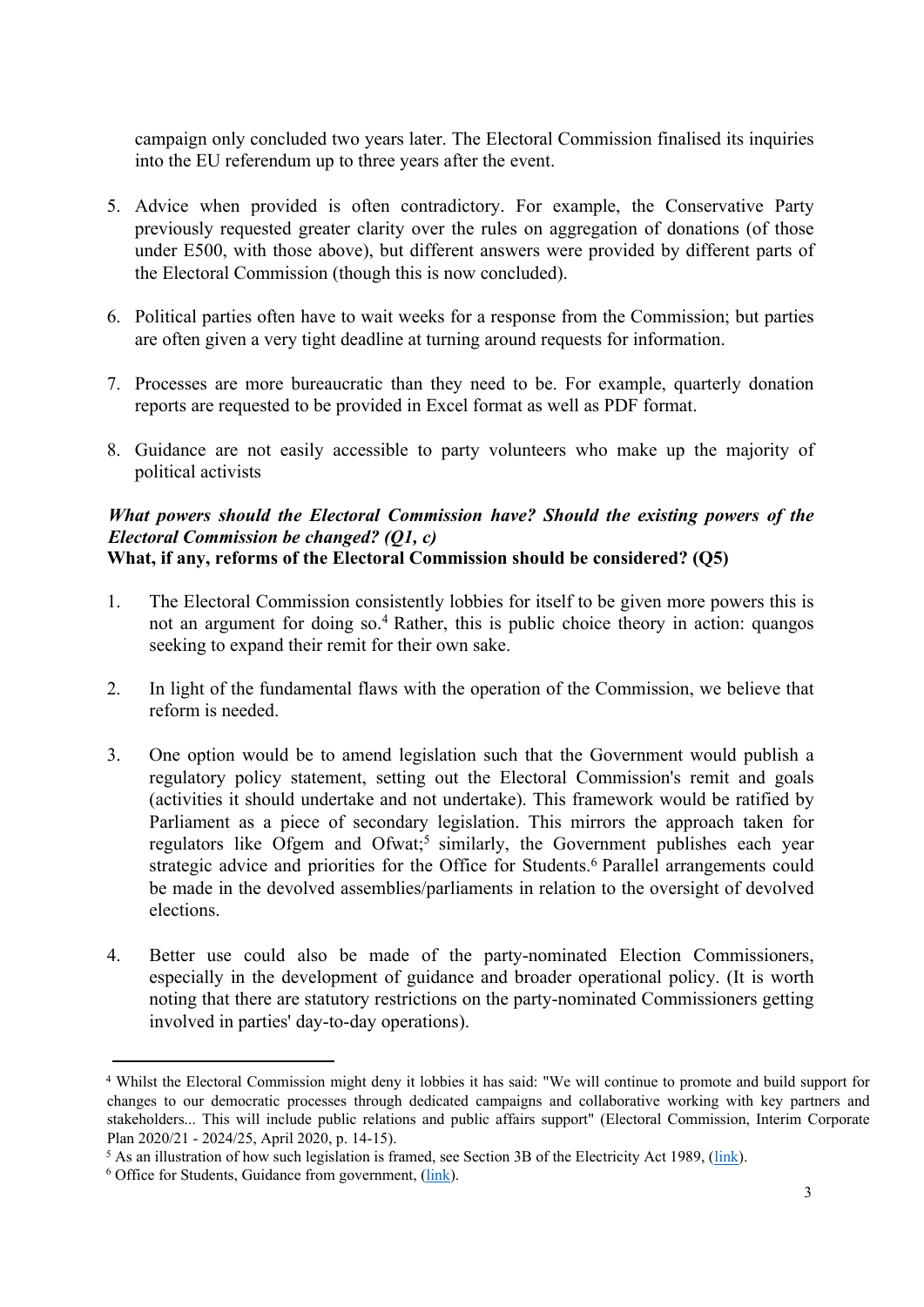- 5. Such a framework would allow for clear Ministerial and Parliamentary oversight, whilst providing a check and balance against election gerrymandering or conflicts of interest.
- 6. A second option would be to abolish the Electoral Commission. Its statutory donation/spending registration and reporting functions could be transferred to Companies House, who would retain civil sanction powers. Companies House registers large quantities of company information and make it available to the public for scrutiny; it follows up with penalties for the small minority of companies that fail to meet registration requirements; and it works closely with a number of legal bodies to tackle economic crime. The Electoral Commission's core functions could be easily absorbed.
- 7. Investigations of 'national/party' electoral fraud would be a matter for the police (who already have oversight of 'local/candidate' Representation of the People Act offences). There would be scope to establish a specialist police arm, such as within a body like the National Crime Agency or within a lead police force (akin to the City of London Police being the national policing lead for fraud) which would receive additional government funding for such functions. The Commission's broader policy, guidance and evaluation functions would be transferred to the Cabinet Office.
- 8. Either option would ensure there is a clearer strategic direction on the substance of electoral policy, whilst ensuring operational decisions are taken at arms' length from the elected representatives who may be personally affected by them.
- 9. Notwithstanding such potential reforms, we are supportive of the principle already allowed under PPERA — of statutory guidance, which is drafted by the Electoral Commission following consultation, reviewed or amended by Government, and then presented to Parliament for approval. This allows for clarity and democratic oversight of changes to the law and would prevent some of the problems with unclear or inconsistent guidance that we have highlighted.
- 10. We would also wish to draw to the Committee's attention the constructive role of the Parliamentary Parties Panel, which is a useful cross-party forum for political parties to engage with both Government and the Electoral Commission. For example, the Government has recently used the Panel to engage effectively over legislative reforms to the Parliamentary Boundary Review process.
- 11. We recognise that a broader challenge is the fact that electoral law is fragmented and complex.<sup>7</sup> We welcome the broader work of the Law Commission in seeking to consolidate electoral law, but we appreciate that the Government's immediate legislative

<sup>7</sup> As the Law Commission's review of electoral law has asserted: "Electoral law in the UK has become complex, voluminous and fragmented... The law [on campaign expenditure], which is contained in the Representation of the People Act 1983 (the 1983 Act) and replicated in election-specific provisions, is extremely complex. The scheme of the 1983 Act is not obvious even to lawyers... At present, the law governing expenses returns, which report expenses, is confusing"; and "From a basic rule of law viewpoint, the law must be clear enough to achieve its policy aim of ensuring that candidates' conduct conforms to its requirements. Yet the law, which has been the subject of several amendments, has grown very complex" (Law Commission, *Election law: a joint consultation paper*, 2014, para 12.5-12.6, [link\)](http://www.lawcom.gov.uk/app/uploads/2015/03/cp218_electoral_law.pdf).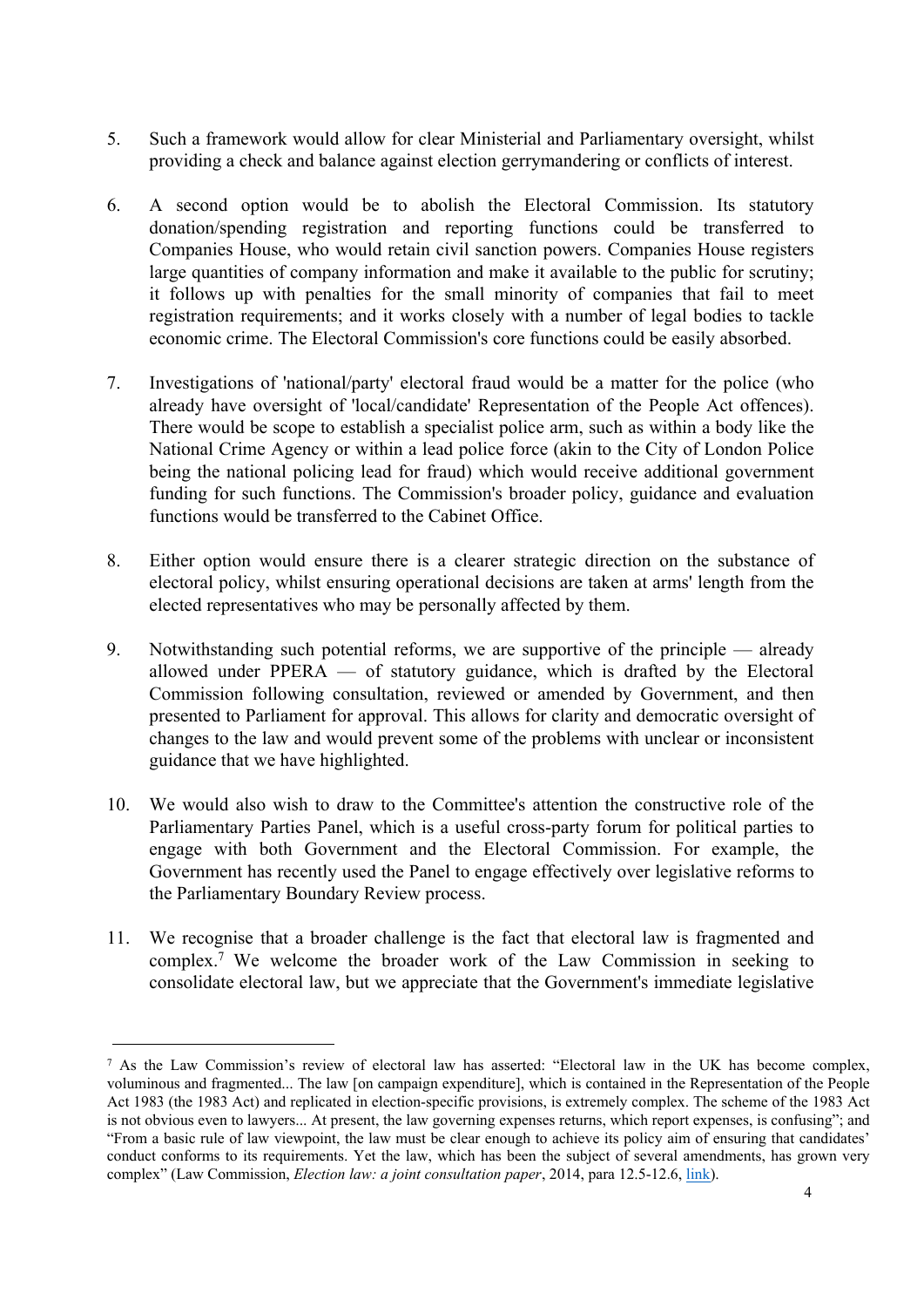priorities in the field of election law will be to deliver on its 2019 manifesto commitments.

12. This legislative complexity is clearly not the fault of the Electoral Commission, but the Electoral Commission's lack of guidance has not helped. For example, the Electoral Commission's 'situations' guidance on spending for political parties was a thin 14 pages in 2015. <sup>8</sup> Only since September 2018 did the Electoral Commission start consulting on new statutory guidance on election spending by candidates and political parties, to make clearer the distinctions between candidate and party spend.<sup>9</sup> The Supreme Court's 2018 Mackinlay judgement has since made the law even more complex, and legislative revisions are urgently needed to clarify the law on notional expenditure.

## *The enforcement regime for election finance offences*

- 13. The Electoral Commission has civil sanctioning powers that apply to referendums and elections. More serious criminal matters can and are referred to the police, and then considered by a court of law. The courts already have the power to levy unlimited fines and indeed, jail sentences. We see no reason to change this. It is entirely appropriate that the most serious sanctions are overseen by a court of law.
- 14. The Electoral Commission has repeatedly issued press comments claiming that political parties just see fines as a "cost of being in business". This is wholly incorrect and is a derogatory comment which damages public trust. Being fined brings with it significant political and reputational risk and damage to a governing or opposition party. The courts have powers to issue unlimited fines, and even jail sentences. No professional staff member or voluntary party member would knowingly wish to break the law and risk such penalties. Nor would they knowingly want to attract the associated negative publicity to their professional reputation, or to their party organisation.
- 15. Although the Information Commissioner has been given powers following an EU Regulation to issue far greater fines, this has merely resulted in such large fines being challenged legally (e.g. as evident by the fines against British Airways, and Marriott hotels); ultimately, these cases are likely to end up in the courts anyway. If the Electoral Commission were to have such powers, we would expect a similar situation. This would lead to more litigation and court disputes and would not be an improvement on the current regime. Whilst beyond the scope of this Committee's review, we would simply note that the Information Commissioner practices are not a good model of a regulator to emulate.
- 16. One of the 'Macrory' principles of regulatory enforcement (which underpinned the basis of civil sanctions regime introduced via the Regulatory Enforcement and Sanctions Act

<sup>8</sup> Electoral Commission, *UK Parliamentary General Election 2015 (GB and NI): Situations and procedures*, 2015, ([link\)](http://www.electoralcommission.org.uk/__data/assets/pdf_file/0009/164079/sp-ukpge-2015.pdf); by the 2017 election, it had been expanded to 29 pages, with added sections on campaign spending [\(link\)](http://www.electoralcommission.org.uk/__data/assets/pdf_file/0017/224810/UKPGE-2017-Political-Parties-guidance.pdf).

<sup>9</sup> Electoral Commission, *Draft Codes of Practice for candidates* and *Draft Codes of Practice for political parties*, September 2018, [\(link\)](https://www.electoralcommission.org.uk/sites/default/files/pdf_file/Codes-of-Practice-on-spending-by-candidates-and-political-parties-a-consultation.pdf).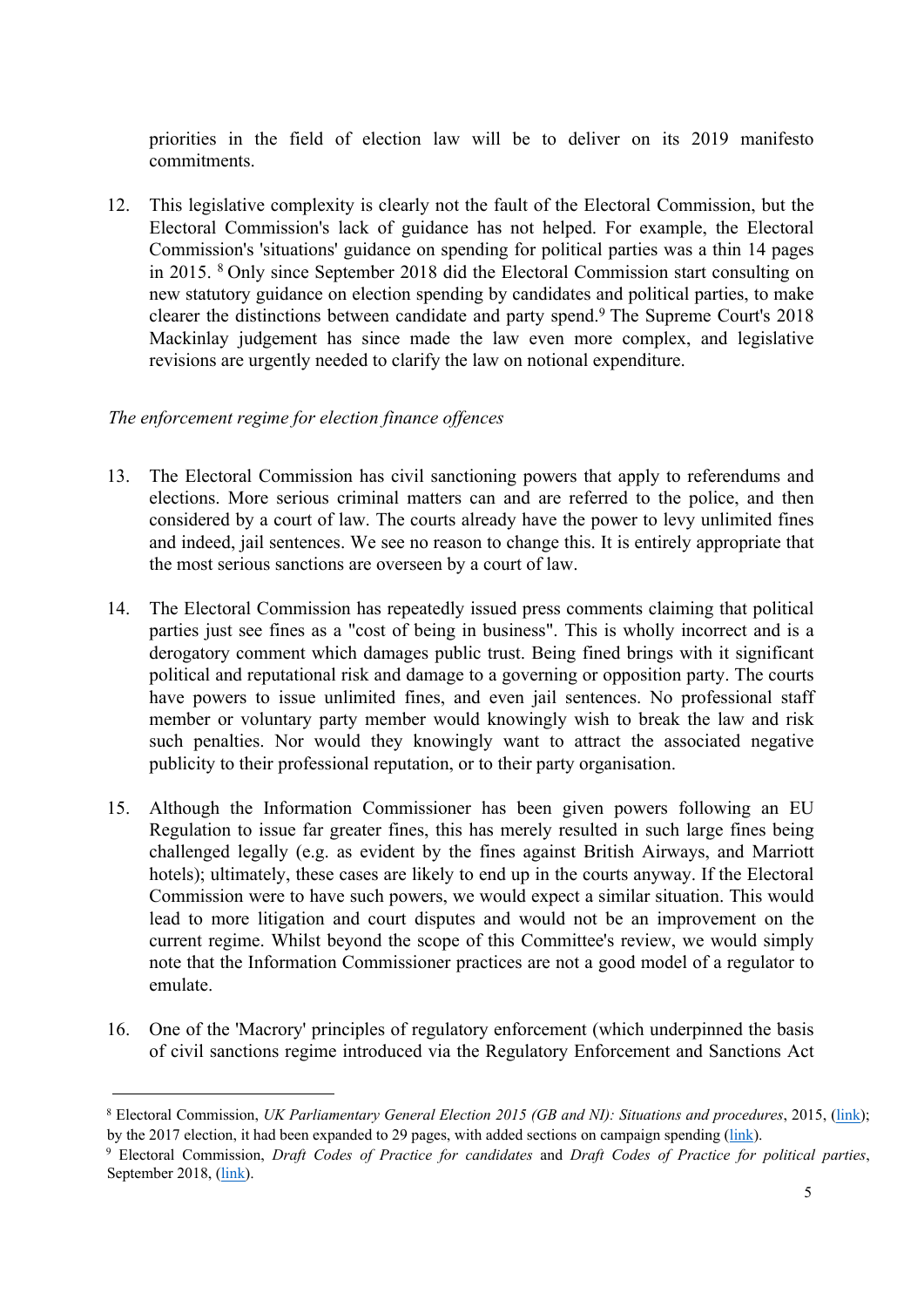2008) is that sanctions should not be focused solely on punishment but should ensure that the offender changes their behaviour and moves back into compliance. We suggest that the Electoral Commission's enforcement regime could make greater use of advice, warnings, statutory improvement notices and enforceable undertakings.

- 17. For example, the Conservative Party was fined £6,000 in January 2018 owing to the late delivery of a Q4 2017 report. The return was delivered one day late, owing to staff illness. This was not a proportionate sanction given the nature of the breach. Had this been a pattern of behaviour (repeated and lengthy late returns), then it might have been. But otherwise, this illustrates a heavy-handed approach by the Commission in its use of fines.
- 18. Political parties and referendum participants of all sides have been fined for breaches of technical reporting requirements, across general elections, the EU referendum and the Scottish independence referendum. This suggests we also need to look at whether the actual reporting timetables and processes are fair, manageable and reasonable.
- 19. Questions also need to be raised about the advice given by the Electoral Commission (and the conflicts of interest within a body responsible for advice and enforcement of its own advice).
- 20. Whilst the remit of this inquiry does not extend to party funding, we would observe that political parties are required to raise money to fund their operations and campaigning, and this requires the regulatory system to be receptive to the principle of political donations. There is no public support for the state funding of political campaigning, since it would divert taxpayers' money away from public services. However, the Electoral Commission appears hostile to the concept of parties raising money from donors.
- 21. As we have previously noted, regulation needs to be proportionate to recognise that most political activism is by local volunteers. Political parties across the spectrum receive the bulk of their donations from individual members, and local clubs, councillor groups and political societies. Smaller, voluntary sector organisations tend to be set up as unincorporated associations. It is healthy for democracy for parties to raise money from such small-scale fundraising. But as a consequence, heavy-handed compliance regimes (that might be suitable for 'big business') is not in the public interest and undermines democratic participation.

#### *Prosecution powers*

22. The Electoral Commission has neither the capacity nor the competence to act as a prosecutor. There are too many conflicts of interest and would end up 'marking its own homework'. This should remain a matter for the police and the independent Crown Prosecution Service, overseen by the courts.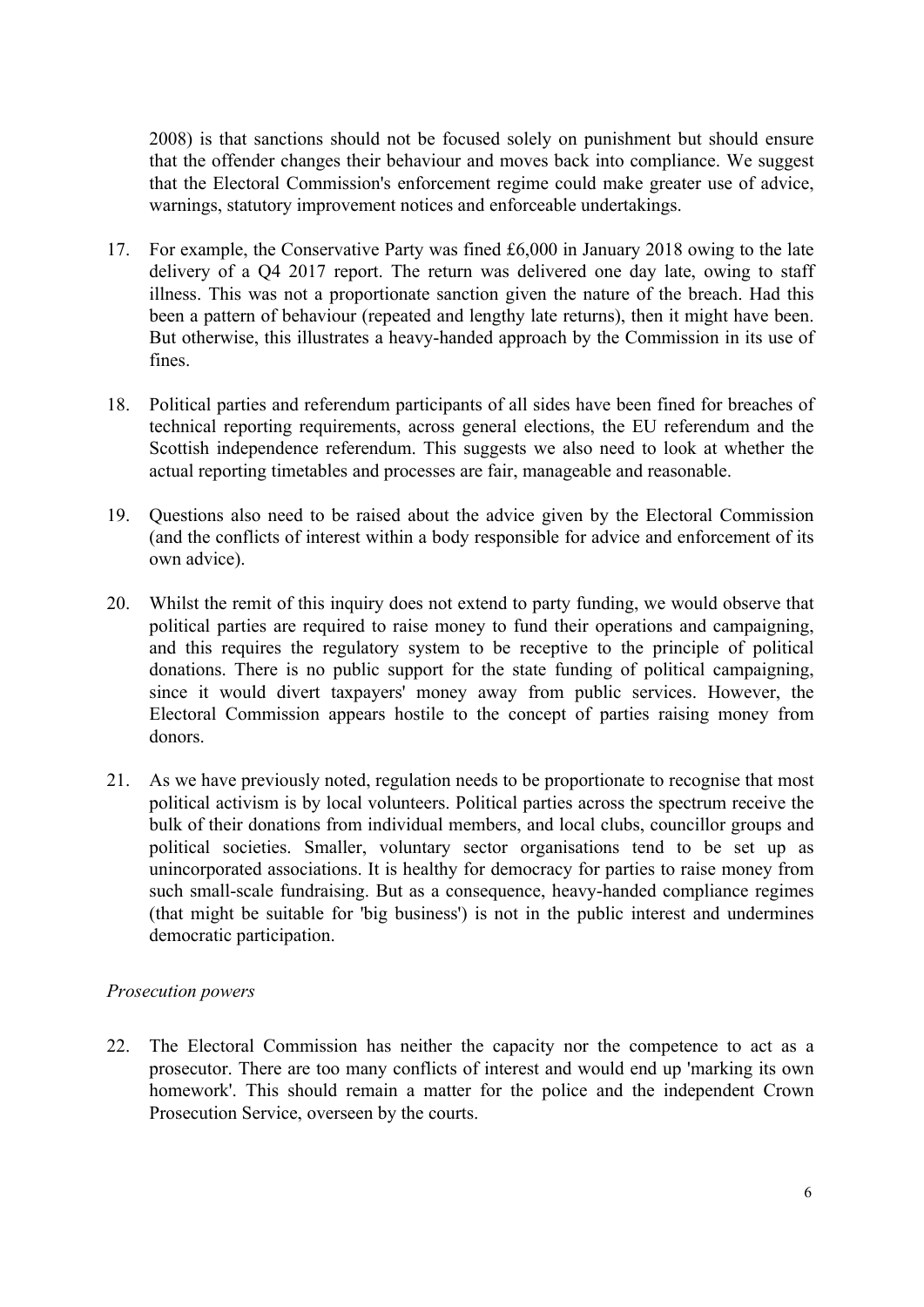- 23. Whilst there are precedents of other bodies than the Crown Prosecution Service operating as prosecutors, we also understand that the judiciary are concerned about the operations and skillsets of them. We note for example, there has been controversy over the conflict of interest the RSCPA has in bringing prosecutions. <sup>10</sup>
- 24. There is a fundamental conflict of interest if the body which provides operational advice and drafts guidance on the law, then has a role as an arbiter and prosecutor of that law.<sup>11</sup>
- 25. Prior to the 2005 general election, the failure of the Electoral Commission to issue an advisory opinion on the application of PPERA in relation to soft loans to the Labour Party was instrumental in the decision of the police and Crown Prosecution Service not to prosecute over the 'loans for peerages' scandal. But had the Electoral Commission been the prosecutor, it would have put them in an even more conflicted position.
- 26. The Conservative Party did not campaign in the 2016 EU Referendum. But we note that since the referendum, there has been criticism of how the Electoral Commission has acted over the legal advice it gave, for failing to ask for evidence from the accused<sup>12</sup>, its document handling<sup>13</sup>, and its enforcement decisions.<sup>14</sup>
- 27. We would also add that the Electoral Commission has not handled itself well when it has referred prosecution cases to the police. Claims of criminal breaches of spending rules by Vote Leave and BeLeave were investigated and thrown out by the Metropolitan Police in May 2020.<sup>15</sup> Indeed, Vote Leave followed the advice from the Electoral Commission on making donations to other campaigns such as BeLeave, illustrating the potential conflicts of interest within the Commission.
- 28. Claims of criminal breaches by Leave.EU were similarly rejected by the police. The National Crime Agency also announced in September 2019 that there was "no evidence that any criminal offences have been committed".<sup>16</sup> This decision to throw out the case

<sup>&</sup>lt;sup>10</sup> The Environment, Food & Rural Affairs Select Committee has concluded: "The Committee does not believe that the current model in England and Wales where the RSPCA brings private prosecutions alongside its investigative, campaigning and fundraising functions provides the necessary separation to ensure that there is no conflict of interest. The Committee recommends that the RSPCA should continue its important work investigating animal welfare cases and working closely with the police and statutory authorities. It should, however, withdraw from acting as a prosecutor of first resort where there are statutory bodies with a duty to carry out this role. We are not convinced by its arguments that it is in a better position than the CPS to prosecute animal welfare cases" (EFRA Committee, *Animal welfare in England: domestic pets*, November 2015, para 164-165, [link](https://publications.parliament.uk/pa/cm201617/cmselect/cmenvfru/117/11709.htm)). Such criticism have a clear read across to the Electoral Commission. <sup>11</sup> *The Guardian*, "Elections watchdog got law wrong on Brexit donations, court rules", 14 September 2018, ([link\)](https://www.theguardian.com/politics/2018/sep/14/electoral-commission-misinterpreted-law-vote-leave-high-court).

 $12$  "It is astonishing that nobody from Vote Leave has been interviewed by the commission in the production of this report, nor indeed at any point in the past two years" (Vote Leave spokesman in response to Electoral Commission report, *BBC News*, 17 July 2018, [link\)](https://www.bbc.co.uk/news/uk-politics-44856992).

<sup>&</sup>lt;sup>13</sup> *Daily Telegraph*, "Electoral Commission in row with Met police, after they are accused of failing to hand over documents", 3 July 2019, ([link](https://www.telegraph.co.uk/politics/2019/07/03/electoral-commission-row-met-police-accused-failing-hand-documents/)).

<sup>&</sup>lt;sup>14</sup> *BrexitCentral,* "Darren Grimes' total exoneration leaves the Electoral Commission with huge questions to answer", 11 August 2019, ([link](https://brexitcentral.com/darren-grimes-total-exoneration-leaves-the-electoral-commission-with-huge-questions-to-answer/)).

<sup>15</sup> *Daily Telegraph*, 8 May 2020, [\(link\)](https://www.telegraph.co.uk/politics/2020/05/08/police-drop-investigation-brexit-campaigners-accused-breaching/).

<sup>&</sup>lt;sup>16</sup> NCA press release, 24 September 2019, [\(link\)](https://nationalcrimeagency.gov.uk/news/public-statement-on-nca-investigation-into-suspected-eu-referendum-offences). The Metropolitan Police also stated in September 2019 that whilst there had been some "technical breaches" there was not sufficient evidence of a criminal breach (*Daily Telegraph*, 13 September 2019, [link\)](https://www.telegraph.co.uk/politics/2019/09/13/scotland-yard-finds-insufficient-evidence-continue-investigating/).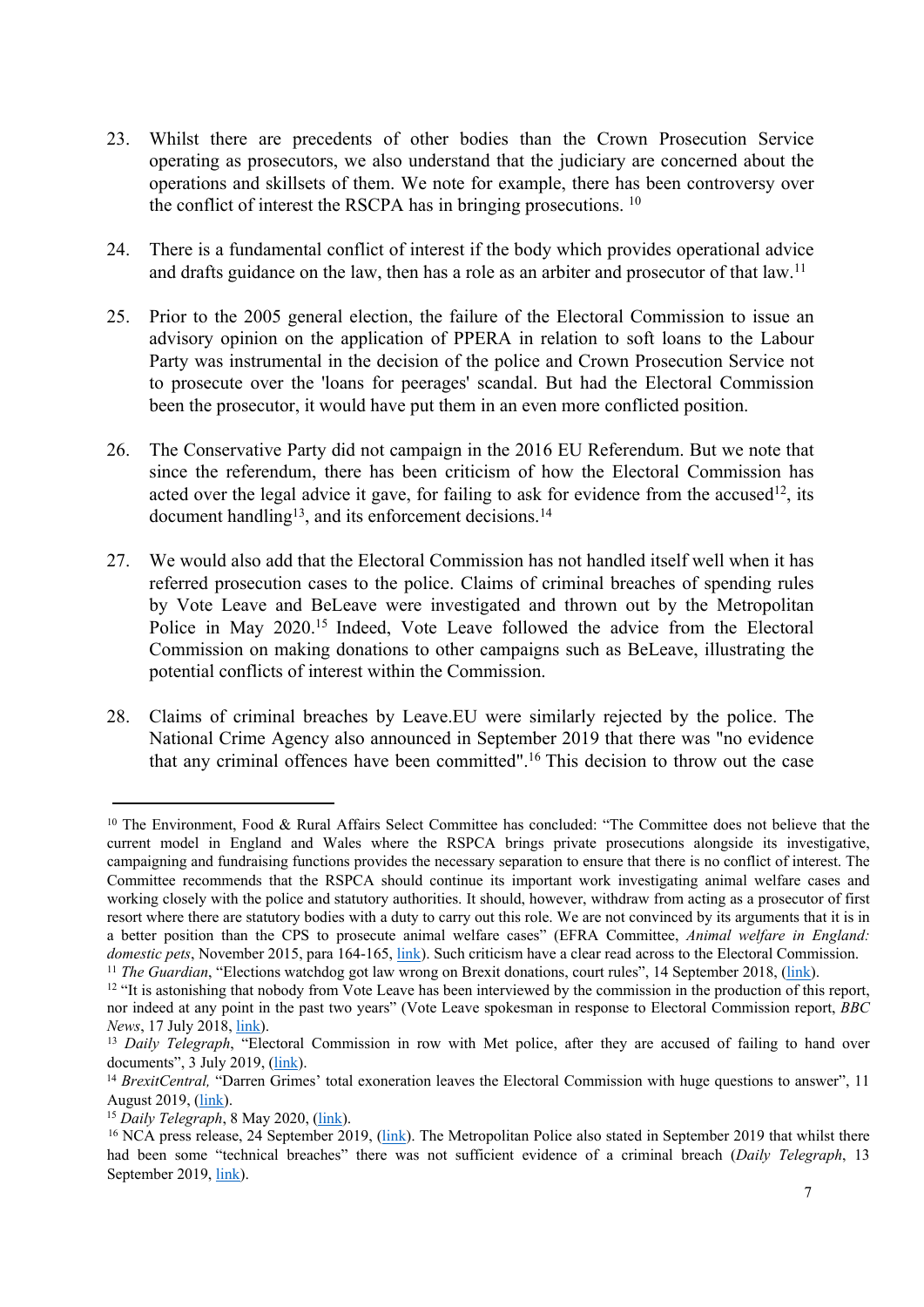was upheld by the High Court in April 2020.<sup>17</sup> The Electoral Commission was forced to retract its claims.<sup>18</sup>

- 29. Unrelated to the EU referendum, the Electoral Commission referred the Conservative Party' s (then) Registered Treasurer to the Metropolitan Police in March 2017 for alleged breaches of PPERA and made the very serious allegation that a criminal offence may have been committed. However, at no point did the Electoral Commission provide any evidence to substantiate this claim that he had knowingly signed an incorrect return, despite stating in their press release that "the evidence gathered during the course of the investigation has given the Commission reason to suspect that an offence may have been committed." The Metropolitan Police subsequently concluded that there was no case of wrongdoing.<sup>19</sup> The individual's professional body also concluded that there was no case of wrongdoing. Despite this exoneration, the Electoral Commission refused to issue any comment recognising this individual had been cleared — even though it had named the individual on its website in its 2017 press release, where those allegations still remain on its website to the present day.<sup>20</sup> This does not inspire any confidence in the competence, fairness or judgment of the Commission and raises a significant question mark of how fair-minded the Commission would have approached this case if they had then the powers they now wish for.
- 30. Indeed, we are unclear today of what has happened with the criminal prosecution referral into the Liberal Democrats' chief executive announced by the Electoral Commission in December 2016.<sup>21</sup> If the individual has been cleared by the Metropolitan Police, the Electoral Commission should update and correct the public record, rather than leaving the claims of criminal conduct standing on its website — to the detriment of the individual's reputation and undermining public trust.
- 31. We observe that the proposal for the Electoral Commission to become a prosecutor has come from the Electoral Commission itself. This has not been a proposal endorsed by the Speaker's Committee or by Parliament, nor something that the Government has been consulted over. This highlights serious flaws within the accountability of the Electoral Commission namely, it is accountable to no-one.
- 32. If the Electoral Commission seeks to give itself prosecution powers, we would encourage the Government to legislate to stop this. But the fact that primary legislation would be required again illustrates the problems with the underlying governance and accountability of the Electoral Commission. Our proposals for the Government and Parliament to set out a regulatory policy framework would address such governance problems.

<sup>17</sup> Cited by *Guido Fawkes blog*, 29 April 2020, [\(link\)](https://order-order.com/2020/04/29/breaking-aaron-banks-wins-electoral-commission-withdraws-allegations/).

<sup>18</sup> *Electoral Commission press release*, "Joint announcement by The Electoral Commission, Mr Robert Posner, Mr Arron Banks and Ms Elizabeth Bilney", April 2020, ([link](https://www.electoralcommission.org.uk/media-centre/joint-announcement-electoral-commission-mr-robert-posner-mr-arron-banks-and-ms-elizabeth-bilney)).

<sup>19</sup> Statement by Blackford LLP, 11 May 2019, ([link](https://blackfords.com/simon-day-police-investigation-election/)); and *Evening Standard*, "Tory treasurer cleared of falase campaign spending claims", 10 May 2019, ([link](https://mysite2.no10.gov.uk/personal/SWestlake/Documents/Personal%20Documents/Electoral/Electoral%20Commission/%22https:/www.standard.co.uk/news/politics/tory-treasurer-cleared-of-false-campaign-spending-claims-a4139311.html)).

 $^{20}$  Electoral Commission press release, 16 March 2017, ([link](https://www.electoralcommission.org.uk/conservative-party-fined-ps70000-following-investigation-election-campaign-expenses)).

<sup>21</sup> Electoral Commission press release, 7 December 2016, ([link](https://www.electoralcommission.org.uk/electoral-commission-calls-stronger-powers-sanction-political-parties-liberal-democrats-are-fined)).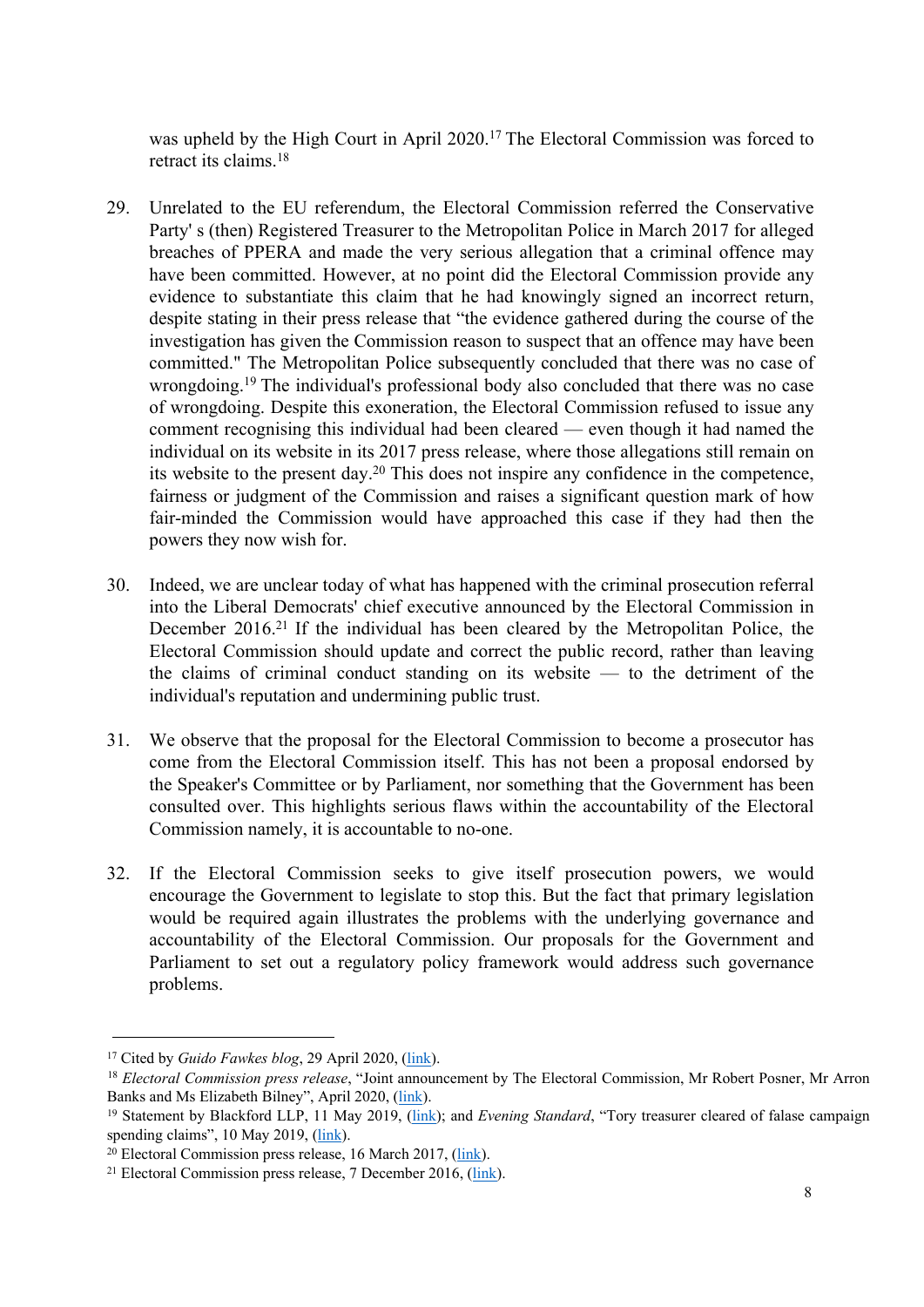33. In 2007, the Committee on Standards in Public Life recommended that the Electoral Commission lose its responsibilities in 2007 over reviewing local government boundaries in order to "fundamentally focus" on its "core regulatory roles". <sup>22</sup> This recommendation was implemented by then Labour Government. We also note that the Committee recommended that the Commission should not have a statutory duty to encourage democratic participation in order to focus on its regulatory tasks, nor a role in undertaking policy development in relation to electoral legislation. These points are still valid: the Electoral Commission should continue to focus on its core tasks.

#### *Enforcement of candidate finance laws*

- 34. In light of our previous comments, we would not support the Electoral Commission taking over responsibility for aspects of Representation of the People Act enforcement, which should remain a matter for the police.
- 35. This reflects the fact that any such offences will be local and on the ground rather than taking place at a national level.
- 36. We also note the systemic failures of the Electoral Commission to recognise electoral fraud in the London Borough of Tower Hamlets. As the 2016 review into electoral fraud by (then) Sir Eric Pickles observed: "Despite years of warnings on misconduct in Tower Hamlets, the Electoral Commission gave the Borough's electoral system a gold-star rating for electoral integrity in its inspection reports. We still have a series of tick-box inspections of town hall electoral registration departments that are as ineffectual as those once practiced by the now abolished Audit Commission. Indeed, after the February to April 2015 Tower Hamlets election court hearing and judgment, both the Electoral Commission's backward-looking annual report and the forward-looking corporate plan made no substantive reference to the Tower Hamlets case or learning the lessons from it. One can only conclude there was an attitude of denial".<sup>23</sup>
- 37. This laxness has not changed. As of July 2020, we understand that the initial drafts of the Electoral Commission's new Performance Standards for Electoral Registration Officers made no direct reference to tackling electoral fraud.
- 38. This is not to say that the enforcement of Representation of People Act offences could not be improved. We note the points made by the Pickles review into the failure of the Metropolitan Police to follow up on the 2015 Tower Hamlets election court with criminal prosecutions, despite the corrupt mayor being found guilty of multiple breaches

<sup>22</sup> Committee on Standards in Public Life, Review of the Electoral Commission, 2017, pp.45, 49, 50.

<sup>23</sup> Sir Eric Pickles MP, *Securing the Ballot*, August 2016, paras 219-220, ([link](https://www.gov.uk/government/publications/securing-the-ballot-review-into-electoral-fraud)). The reports notes Parliamentarty answers from the Electoral Commission on the performance of Tower Hamlets: "The Commission monitors the performance of electoral registration officers (EROs) in Great Britain, including their plans for preventing and detecting electoral malpractice. The most recent report of performance against the standards set by the Commission found that the ERO for Tower Hamlets exceeded this standard in 2010" (*Hansard*, 27 February 2012, Column 29W) and "Between 2008 and 2013, the ERO for Tower Hamlets was assessed as 'meeting' or 'above' all the ERO standards (including the integrity standards) each year" (*Hansard*, 15 July 2015, PQ 5938).